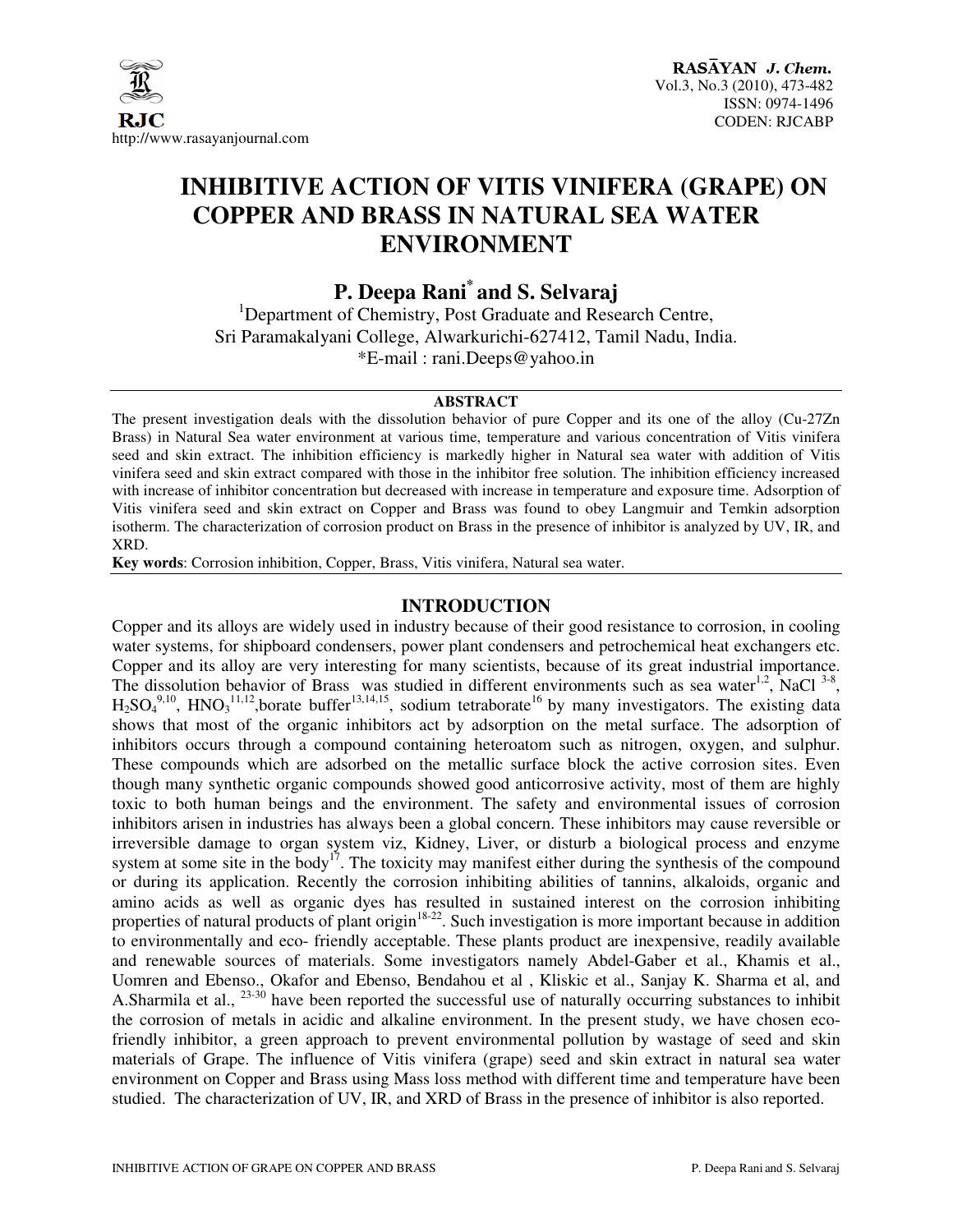# **EXPERIMENTAL**

### **Specimen preparation**

Rectangular specimen of Copper and Brass were mechanically pressed cut to form different coupons, each of dimension exactly 5.0x2x2 Cm. Specimens containing a small hole of 2mm diameter near the upper edge were used for the determination of Corrosion rate. Each coupon was degreased by washing with Trichloroethylene then dried in acetone and preserved in a dessicator. All reagents for the present study were Analar grade and double distilled water was used for their preparation. Each specimen was suspended by a glass hook and immersed in a beaker containing exactly 50ml of the test solution and left exposed to air. Evaporational losses were made up with double distilled water. After the exposure, the test specimens were cleaned with acetone. Triplicate experiments were performed in each case and mean values of the Mass loss were calculated.

#### **Stock solution of Vitis vinifera seed and skin extract**

Wastage of Vitis vinifera seed and skin materials of about 1 Kg collected from the fresh fruit stall and dried in natural air condition for 8 to 10 days in Sunshade. Then it is grained well and finely powdered. Exactly 150g of finely powdered dried material was taken in a 500ml round bottom flask and quantity of ethyl alcohol was added to cover the powder completely. The RBF was covered with stopper and left for 48 hrs. Then the resulting paste was refluxed for 48 hrs, it was filtered. The filtrate was collected and the alcohol was removed with the help of distillation unit. The obtained paste was boiled with activated charcoal (about 1g) to remove hung and the pure plant extract is collected.

#### **Mass Loss method**

In the Mass loss measurements, Copper and Brass coupons in triplicate were completely immersed in 50ml of the test solution of Natural sea water environment in the presence and absence of the inhibitor. The metal specimens were withdrawn from the test solutions after an hour at 303K, 313K and 333K and also measured 24, 48 and 72 hrs at room temperature. The Mass loss was taken as the difference in weight of the specimens before and after immersion determined using LP 120 digital balance with sensitivity of ±1 mg. The tests were performed in triplicate to guarantee the reliability of the results and the mean value of the mass loss is reported.

From the mass loss measurements, the corrosion rate was calculated using the following relationship.

Corrosion Rate (mmpy) = 
$$
\frac{87.6 \times W}{DATA}
$$
 (1)

Where, mmpy = millimeter per year,  $W =$  Mass loss (mg),  $D =$  Density (gm/cm<sup>3</sup>),

 $A =$  Area of specimen (cm<sup>2</sup>),  $T =$  time in hours.

The inhibition efficiency (%IE) and degree of surface coverage  $(\theta)$  were calculated using Eq.(2) and Eq.(3 ), respectively.

$$
\% \text{ IE} = \frac{W_1 - W_2}{W_1} \times 100 \tag{2}
$$

$$
\theta = \frac{W_1 - W_2}{W_1} \tag{3}
$$

Where  $W_1$  and  $W_2$  are the corrosion rates in the absence and presence of the inhibitor respectively.

# **Chemical composition of Vitis Vinifera**

Vitis venifera (Grape) is one of the most widely consumed fruits in the world and is rich (90%) in water soluble bioflavonoids called Proanthocyanidins (Fig.  $1$ )<sup>31</sup> and it is belong to the flavonoid family. They are also called "OPCs" for oligomeric procyanidins or "PCOs" for procyanidolic oligomers<sup>32</sup>. Proanthocyanidins have a strong antioxidant activity. Its anti-oxidative activities are twenty times much stronger than Vitamin C and Vitamin  $E^{33}$ . The two most common sources of proanthocyanidin are grape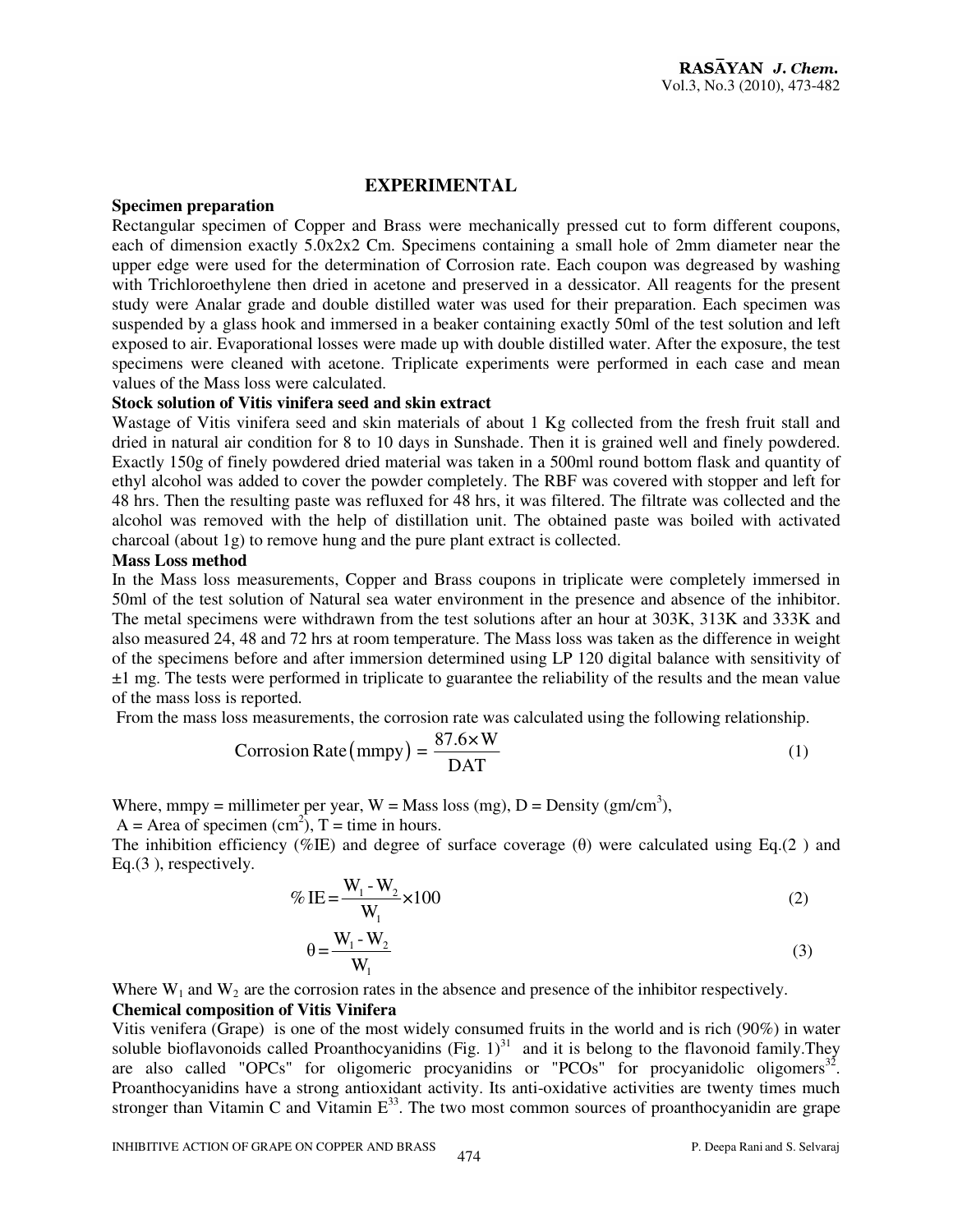seed (Vitis vinifera) and the white pine (Pinus maritima, P. pinaster) of southern Europe. Resveratrol (trans-3, 5, 4'-trihydroxy stilbene), belongs to a class of Polyphenolic compounds called stilbenes, found largely in the skins of red grape<sup>34</sup>. Fresh grape skin contains about 50-100 micrograms of Resveratrol per gram. Also it has Polyphenolic anti-oxidant properties (Fig.  $2^{35}$ .

# **RESULTS AND DISCUSSION**

The dissolution behavior of Copper and Brass in Natural sea water environment containing different concentration of Vitis vinifera seed and skin extract with various time and temperature are investigated in the present study and their results are presented in the graphical form of Figure from 3 to 6.

# **Effect of time variation**

In Fig. 3 and 4 shows the Corrosion rate with concentration of Vitis vinifera seed and skin extract on Copper and Brass at different time intervals 24, 48 and 72 hrs in Natural sea water environment. The corrosion rate of Copper increased with increase of exposure time in the absence of inhibitor (from 0.9293 to 2.9094mmpy). But in the presence of Vitis vinifera seed and skin extract, the dissolution rate is significantly reduced to 0.2222 mmpy, 0.4950 mmpy and 0.9429 mmpy after 24, 48, and 72 hrs respectively (Fig. 3). The inhibition efficiency is attained maximum of 76.08 percent at higher concentration (1000ppm) after 24 hrs exposure. The dissolution behavior of Copper is compared with one of its alloy (Cu-27Zn Brass) as shown in Fig. 4. The results indicate that the dissolution rate is comparatively lesser than (0.2752 to0.7552 mmpy) Copper. This is due to the presence of Zinc content in its alloy. The inhibition efficiency is achieved maximum of 92.29 percent at higher concentration (1000ppm) of inhibitor and the corrosion rate significantly reduced to 0.0212mmpy. In the case of Brass specimen the surface area is almost completely covered with thin film formation rather than Copper because the presence of Zinc content in Brass may be preferentially co-ordinated with inhibitor than Copper. The inhibitive action of Vitis vinifera seed and skin extract was due to the presence of major active compounds such as proanthocyanidin and Resveratrol. Proanthocyanidin contains ring oxygen atom and poly hydroxyl group, Resveratrol contains conjugated system of poly hydroxyl group respectively. These compounds are rich electron centre, which can serve as a good adsorption sites onto the metal surface by inhibiting the dissolution of both Copper and Brass.

#### **Effect of Temperature**

The dissolution behavior of Copper and Brass in Natural sea water containing different concentration of Vitis vinifera seed and skin extract at various Temperatures such as 303K, 313K and 333K are studied and the results are shown in Fig. 5and 6. It found that the percentage of Inhibition efficiency on Copper decreased with increase of temperature (Fig.5). The maximum of 73.68 percent of inhibition efficiency is achieved at 303K.The percentage of inhibition efficiency on Brass decreased with increase of temperature (Fig. 6). The inhibition efficiency is attained maximum of 80 percent at 303K. At rise in temperature, the reduction of inhibition efficiency is due to weak forces of physical adsorption  $36, 37$  on the surface of both Copper and Brass by certain specific active molecules such as Proanthocyanidin, Resveratrol in the extract may activate the corrosion inhibition in the different layers and cathodic sites on the metal surface.

### **Adsorption Considerations**

In general, the adsorption of the inhibitor at the metal solution interface is the first step in the mechanism of inhibition in aggressive media. The surface coverage  $(\theta)$  was calculated according to Eq. 3.

A direct relationship between inhibition efficiency and the degree of surface coverage (θ) can be observed at different concentrations of the inhibitor in Natural sea water environment. The mass loss measurements were tested graphically for fitting two isotherms like Langmuir and Temkin.

The Langmuir and Temkin adsorption isotherm can be expressed by the Eq. 4 and Eq. 5 given below  $^{38}$ . 39, 40 .

$$
\log C/\theta = \log C - \log K \tag{4}
$$
  
 
$$
\theta = K \ln C \tag{5}
$$

Where  $\theta$  is the surface coverage, C is the concentration of the inhibitor solution and K is an adsorption coefficient.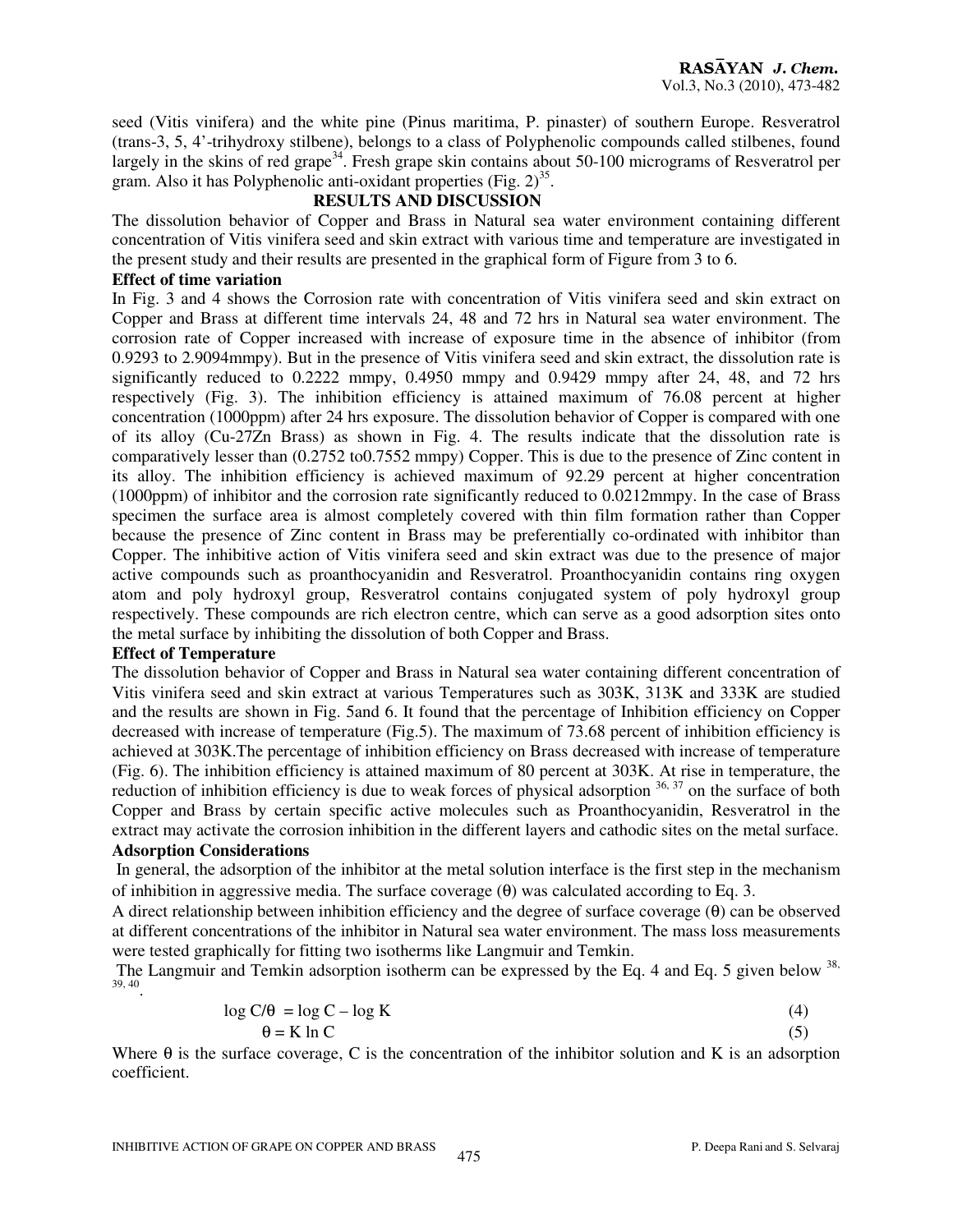By plotting values of logC/θ versus logC, linear plots were generated (Fig. 7and 8) and conforming that the experimental data fitted with the Langmuir adsorption isotherm for the adsorption of Vitis venifera seed and skin extract on both Copper and Brass mean that there is no interaction between the adsorbed species (i.e.; adsorbate and adsorbent). The Langmuir adsorption isotherm is better fit at 303K for both Copper  $(R^2=0.99887)$  and Brass

 $(R^2=0.99321)$  respectively.

A plot of θ versus logC give almost a straight line of both Copper and Brass in seed and skin extract of Vitis vinifera (Fig. 9and10). These figures indicate that the inhibitor obeyed Temkin adsorption isotherm. **Mechanism of inhibition** 

The inhibitive action of Vitis vinifera seed and skin extract was mainly due to the presence of rich active compounds such as Proanthocyanidin and Resveratrol respectively. These are belongs to a class of polyphenolic compound. The anodic inhibition may be due to the adsorption of principle phytochemical constituents present in the extract through ring oxygen atom and poly hydroxyl groups in proanthocyanidin or conjugated system containing poly hydroxyl groups in Resveratrol and forms a protective coating on both Copper and Brass metal surface. Thus it may prevent the contact between the metal and corrosive media in Natural sea water environment. The protonated species of the principle constituents may compete with  $H^+$  ion reduction and may control the cathodic reaction.

### **UV Analysis**

 The UV- visible spectrum of the corrosion product on the surface of Brass in the presence of Vitis vinifera seed and skin extract are shown in Fig. 11. It shows that only one spectral absorption band around 283nm has been noticed. It may be the formation of Cu-Zn - Inhibitor complex. This band is assigned to п-п\* transition and shifted to longer wavelength region i.e.; Bathochromic shift (or) Red shift. This may be conformed that the complex film formation between the Cu-Zn metal ions and the inhibitor.

### **IR Analysis**

Fig. 12 shows the IR spectrum of the corrosion product on the Brass surface in the presence of Vitis vinifera seed and skin extract. It found that the  $-\overline{OH}$  stretch was shifted from 3360 to 3440 Cm<sup>-1</sup>, the  $-$ CH stretching frequency shifts from 2854.44 to 2923.87 Cm<sup>-1</sup>, the  $-C = O$  stretching frequency shifts from 1604 to 1720.38  $\text{Cm}^{-1}$ , the bend -C-OH shift from 1380 to 1411.79 $\text{Cm}^{-1}$ , the symmetric -C-O-Cstretching frequency shifts from 1026.05 to 1080.06 Cm<sup>-1</sup> respectively. These results may also confirm the formation of Cu–Zn – inhibitor complex film formation on the anodic sites of the metal surface. The peak at 1319 Cm<sup>-1</sup> is due to  $Zn(OH)_2$  complex formed on the cathodic sites of the metal surface<sup>41,42</sup> and shifted from  $1272.93$  Cm<sup>-1</sup>.

### **XRD analysis**

The Corrosion product released from the Brass metal formed on their layer over the metal surface examined by XRD studies in the presence of inhibitor as shown in Fig. 13. It reveals that the film may be mainly combine with a rich amount of paratacamite ( $Cu_2Cl(OH)_3$ ) and Zinc salt such as  $Zn(OH)_2$ ,  $ZnSO<sub>4</sub>$ ,  $ZnS$ ,  $ZnCl<sub>2</sub>$ ,  $ZnCO<sub>3</sub>$ , etc with inhibitor.

# **CONCLUSION**

Vitis vinifera seed and skin extract is an effective inhibitor of the corrosion of Copper and Brass in Natural sea water environment at different Temperature(303K,313K and 333K) and exposure time (24,48 and 72 hrs). Even in the presence of highly corrosive media as excisist in Natural sea water environment, the inhibition efficiency increased with increase of inhibitor concentration but decreased with temperature and time. The hetero atom such as oxygen and poly hydroxyl group in Proanthocyanidin and Resveratrol are electron rich centre and served as a good adsorption site onto the metal surface. They are responsible for the inhibitory action of Vitis vinifera seed and skin extract on Copper and Brass in Natural sea water. The inhibitor obeys Langmuir and Temkin adsorption isotherm at all temperature on Copper and Brass in Natural sea water environment. The corrosion product over the surface of Brass in the presence of Vitis vinifera seed and skin extract is characterized by FTIR, UV, and XRD studies and may conform the complex film formation on the surface of Brass.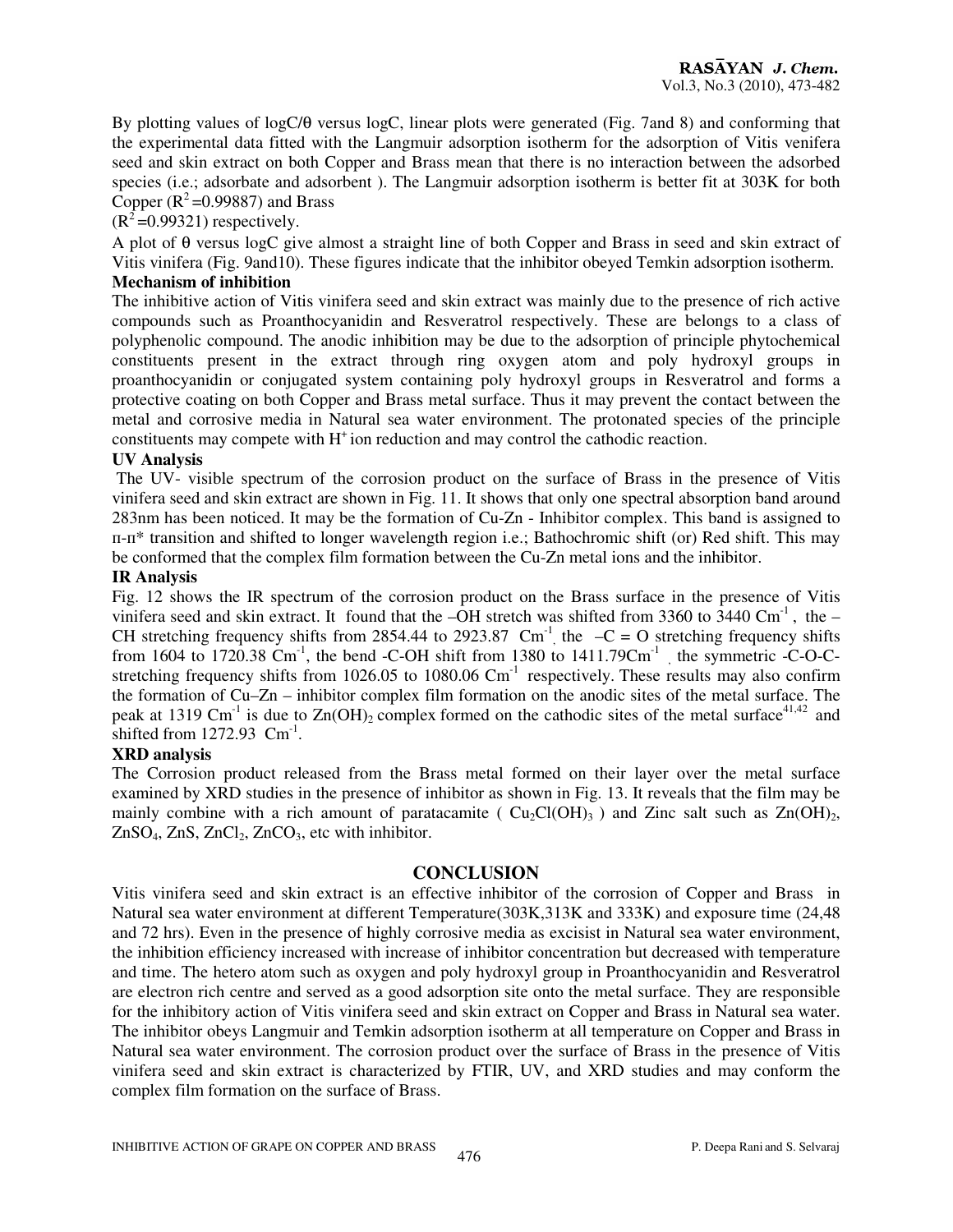#### **ACKNOWLEDGEMENTS**

The authors sincerely thanks to Dr, P.T.Perumal, Deputy Director, the Central Leather Research Institute, (CLRI), Adyar, Chennai, for giving the opportunity to take spectral studies. Also I would express our heartful thanks to the management of Sri Paramakalyani College, Alwarkurichi, for providing the lab fecilities.



Fig.-1:The structure of Proanthocyanidin in Vitis vinifera skin extract.



Fig.-2:The structure of Resveratrol in Vitis vinifera skin extract



Fig.-3:Corrosion parameters of Copper containing various concentration of Vitis vinifera seed and skin extract at different time in Natural sea water.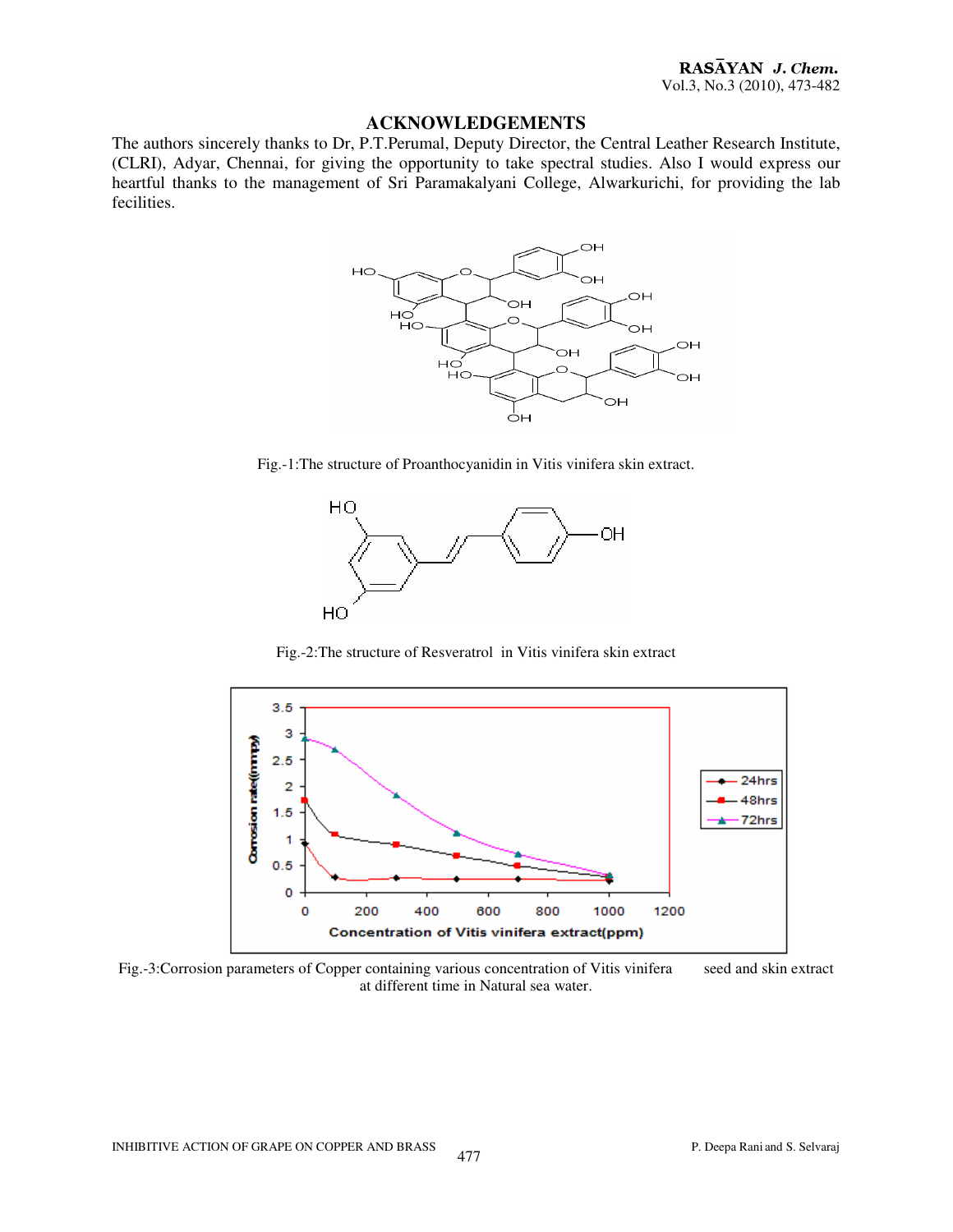

Fig.-4:Corrosion parameters of Brass containing various concentration of Vitis vinifera seed and skin extract at different time in Natural sea water.



Fig.-5:Inhibition efficiencies of Copper in various concentration of Vitis vinifera seed and skin Extract at different temperature in Natural sea water.



Fig.-6:Inhibition efficiencies of Brass in various concentration of Vitis vinifera seed and skin Extract at different temperature in Natural sea water.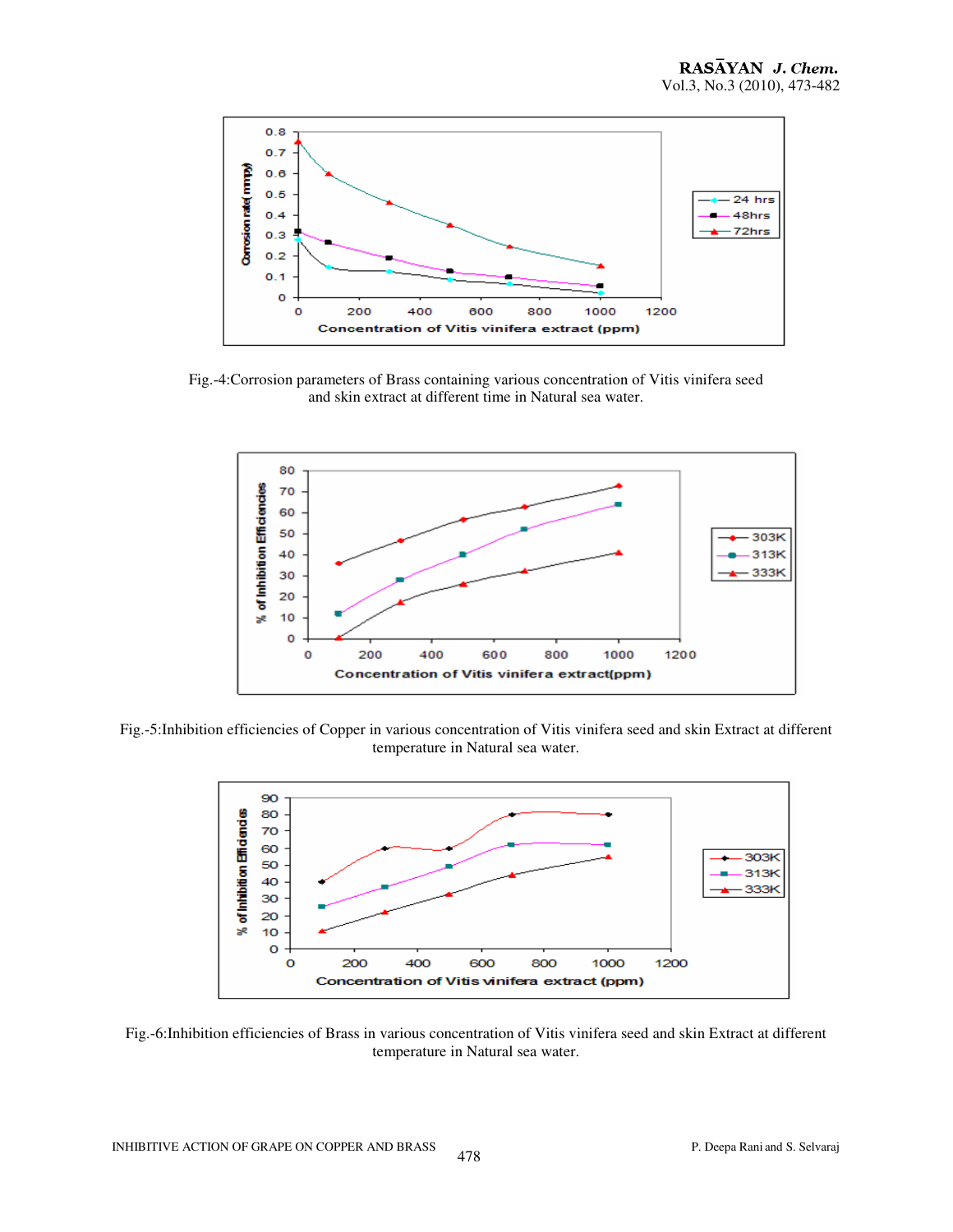

Fig.-7:Langmuir isotherm for adsorption of the Vitis venifera seed and skin extract on Copper in Natural sea water.



Fig.-8:Langmuir isotherm for adsorption of the Vitis venifera seed and skin extract on Brass in Natural sea water.



Fig.-9: Temkin isotherm for adsorption of the Vitis venifera seed and skin extract on Copper in Natural sea water.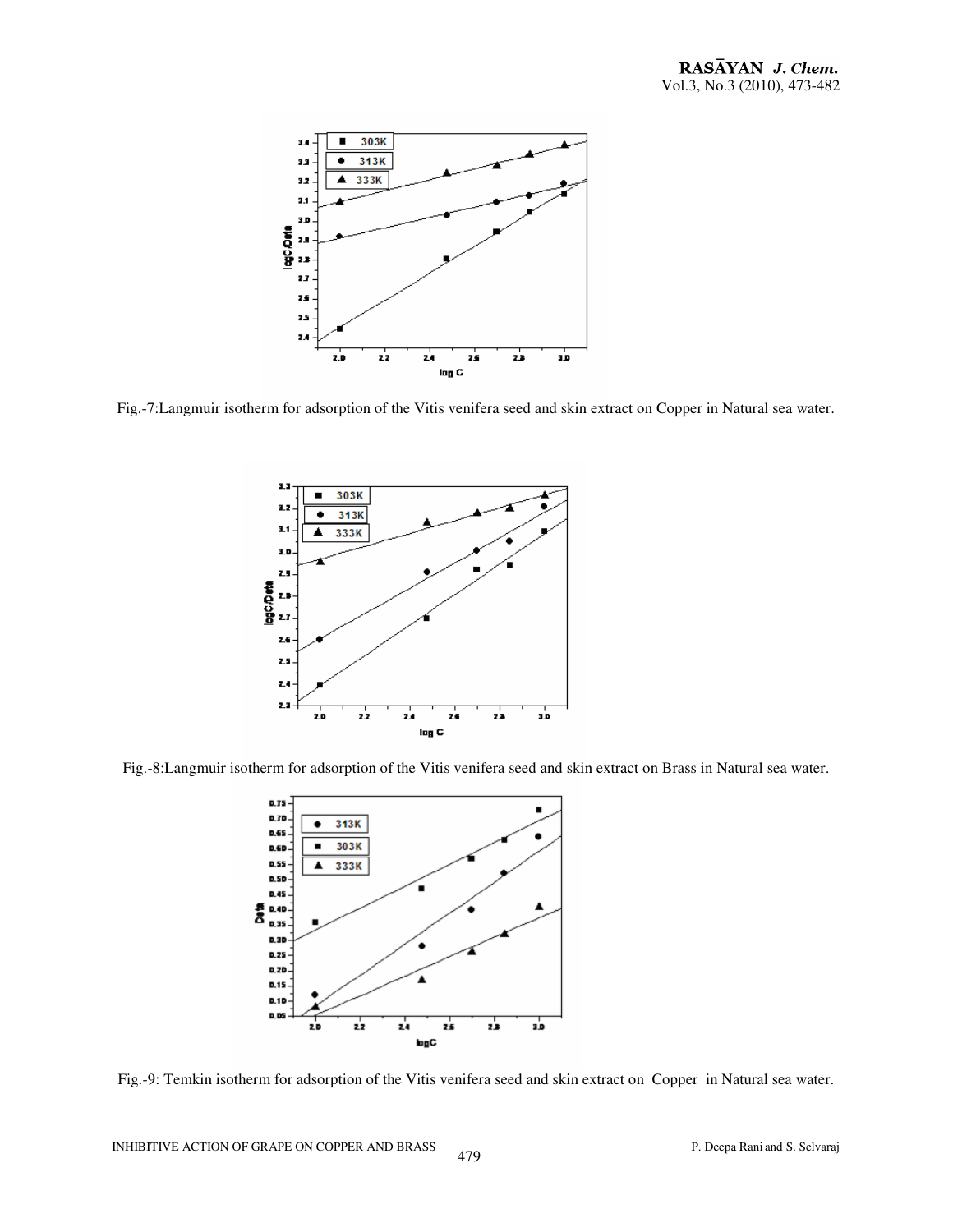

Fig.-10: Temkin isotherm for adsorption of the Vitis venifera seed and skin extract on Brass in Natural sea water.



Fig.-11: UV absorption spectrum of the corrosion product of Vitis vinifera seed and skin extract on Brass in Natural sea water.



Fig.-12: IR spectrum of the corrosion product of Vitis vinifera seed and skin extract on Brass in Natural sea water.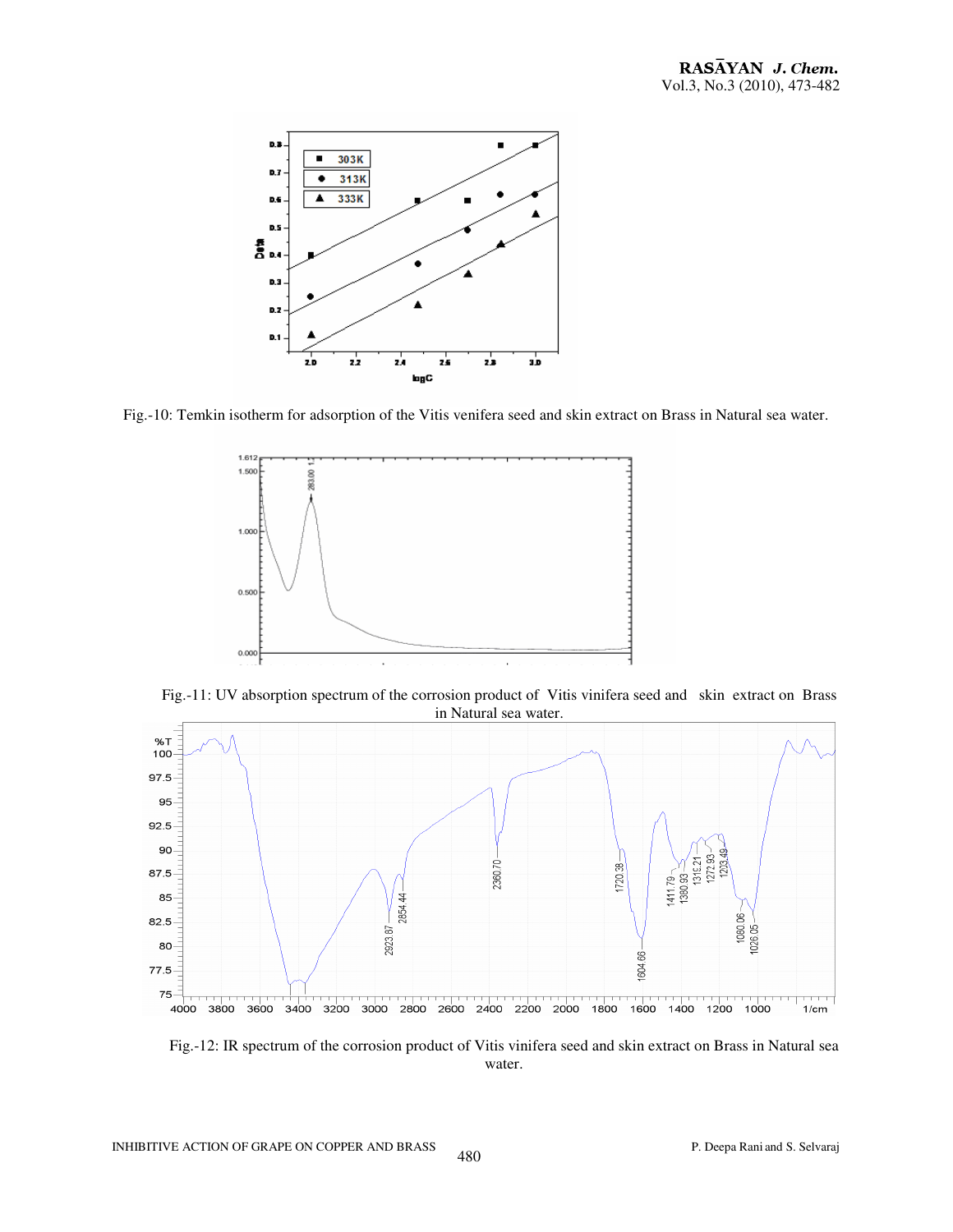

 Fig.-13:XRD spectrum of the corrosion product of Vitis vinifera seed and skin extract on Brass in Natural Sea water.

# **REFERENCES**

- 1. R. Ravachandran and N. Rajendran, *Appl. Surf. Sci*., **241** ,449, (2005).
- 2. V.L. Hostis, C. Dagbert and D. Feron, *Electrochim. Acta.*, **48**,1451, (2003).
- 3. J. Morales, G.T. Fernandez, S. Gonsales, P. Esparaza, R.C. Salvarezza and A.J. Ariva, *Corrs. Sci*., **40** ,177,(1998)
- 4. G.A. EI-Mahdy, *J. Appl. Electrochem*., **35**, 347, (2005).
- 5. R. Ravichandran and N. Rajendran, *Appl. Surf. Sci*., **239**,182, (2005).
- 6. R. Ravichandran, S. Nanjunden and N. Rajendran, *Appl. Surf. Sci*., **236,** 241,(2004).
- 7. T.C. Chou, *J.Mater. Sci*., **33 ,**3545, (1998).
- 8. Y. Abed, M. Kissi, B. Hammouti, M. Taleb and S. Kertit, *Prog. Org. Coat.,* **50 ,**144,(2004).
- 9. M. Mihit, S. EI Issami, M. Boukah, L. Bazzi, B. Hammouti, E. A. Addi, R. Salghi and S. Kertit, *Appl. Surf. Sci*., **252,** 2389, (2006).
- 10. S.F.L.A. da Costa, S.M.L. Agostinho and J.C. Rubim, *J. Electroanal*. *Chem.*, **295** 203,(1990) X. Luo and J.Yu, *Corros. Sci.,* **38,**767,(1996).
- 11. V. Otieno-Alego, G.A. Hope, T. Notoya and D.P. Schweinsberg, *Corros*. *Sc.,* **38,**213,(1996)
- 12. A. Asan, M.Kabasakalogu, M.Isiklan and Z. Kilic, *Corros. Sci*., **47,** 1534,(2005).
- 13. S. Mamas, T. Kiyak, M. Kabasakalogu and A. Koc, *Mater. Chem. Phys*., **93,** 41(2005).
- 14. M.M. Antonijevic, G.D. Bogdanovic, M.B. Radovanovic, M.B. Petrovic, and A.T. Stamenkovic, *Int. J.Electrochem. Sci.,* **4,** 654,(2009).
- 15. A. Nagiub and F.Mansfeld, *Corros. Sci.,* **43,** 2147, (2001).
- 16. P.B. Raja and M.G. Sethuraman, *Matt. Lett*., **62,** 113, (2008).
- 17. A.A. EI-Hosary and R.M. Saleh, *Progress in the Understanding and prevention of Corrosion.*, Institute of Materials, London, **2,** 911, (1993).
- 18. S. Martinez and I. Stern, *J*. *Appl. Electrochem*., **31,** 973, (2001).
- 19. E.E. Oguzie, *Mater*. *Chem. Phys*., **87,** 212, (2004).
- 20. K. Barouni, L. Bazzi, R. Salghi, M. Mihit, B. Hammouti, A. Albourine and S. EI Issami, *Matt. Lett*., **62,** 3325,(2008).
- 21. E.E. Ebenso, H. Alemu, S.A. Umoren and I.B. Obot, *Int. J. Electrochem, Sci.,* **3,** 1325 (2008).
- 22. A.M. Abdel-Gaber, E. Khamis, H. Abo-Eldahab and S. Adeel, *Chem. Phys*., **109**, 297, (2008).
- 23. E.Khamis, A. Hefnawy and A.M. EI-Demerdash, *Materialwissenschaft und Werkstofftechnik.*, **38**, 227, (2007).
- 24. S.A. Umoren and E.E. Ebenso, *Pigment and Resin Technol*., **37**, 173, (2008).